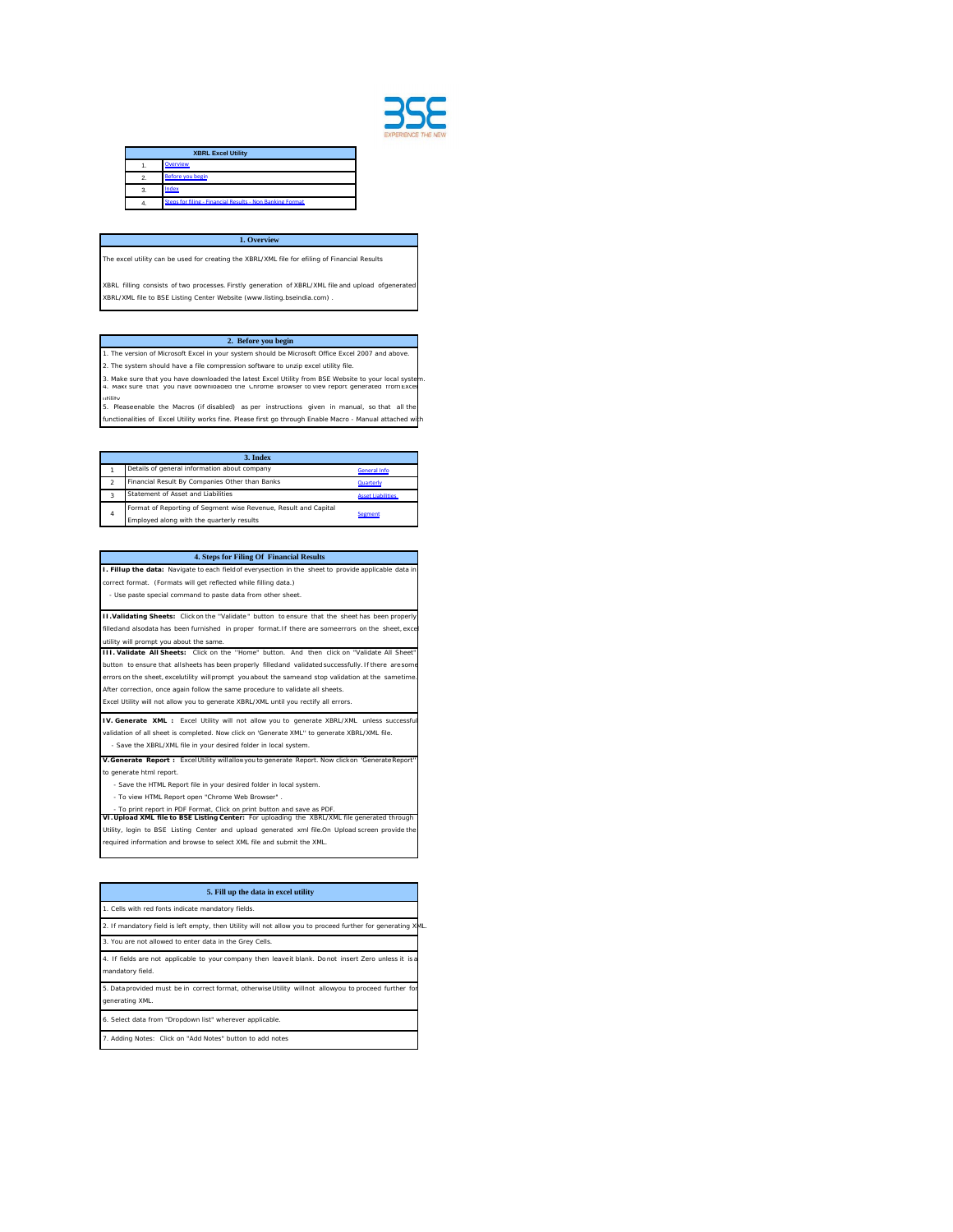| Validate<br>Home                                                                                                | Import XML |                                        |                          |                                                                           |       |  |
|-----------------------------------------------------------------------------------------------------------------|------------|----------------------------------------|--------------------------|---------------------------------------------------------------------------|-------|--|
| <b>General information about company</b>                                                                        |            |                                        |                          |                                                                           |       |  |
| Scrip code                                                                                                      |            | 541402                                 |                          |                                                                           |       |  |
| <b>NSE Symbol</b>                                                                                               |            |                                        |                          |                                                                           |       |  |
| MSEI Symbol                                                                                                     |            |                                        |                          |                                                                           |       |  |
| <b>ISIN</b>                                                                                                     |            | INE692Z01013                           |                          |                                                                           |       |  |
| Name of company                                                                                                 |            | Affordable Robotic & Automation Limite |                          |                                                                           |       |  |
| Result Type                                                                                                     |            | Main Format                            |                          |                                                                           |       |  |
| Type of company                                                                                                 |            | <b>SME</b>                             |                          |                                                                           |       |  |
| Class of security                                                                                               |            | Equity                                 |                          |                                                                           |       |  |
| Date of start of financial year                                                                                 |            | 01                                     | 04                       | 2019                                                                      |       |  |
| Date of end of financial year                                                                                   |            | 31                                     | 03                       | 2020                                                                      |       |  |
| Date of board meeting when results were approved                                                                |            | 31                                     | 07                       | 2020                                                                      |       |  |
| Date on which prior intimation of the meeting for considering<br>financial results was informed to the exchange |            | 28                                     | 07                       | 2020                                                                      |       |  |
| Description of presentation currency                                                                            |            | <b>INR</b>                             |                          |                                                                           |       |  |
| Level of rounding used in financial results                                                                     |            | Lakhs                                  |                          | Reporting only in "Lakhs",<br>'Millions", "Billions", "Crores"<br>Allowed |       |  |
| Reporting Quarter                                                                                               |            | Yearly                                 |                          |                                                                           |       |  |
| Nature of report standalone or consolidated                                                                     |            | Consolidated                           |                          |                                                                           |       |  |
| Whether results are audited or unaudited                                                                        |            | Audited                                | For Current Quarter Only |                                                                           |       |  |
| Segment Reporting                                                                                               |            | Single segment                         |                          |                                                                           |       |  |
| Description of single segment                                                                                   |            | Automation & Car Parking               |                          |                                                                           |       |  |
| Start date and time of board meeting                                                                            |            | 31-07-2020                             | 16                       | 30                                                                        | HH:MM |  |
| End date and time of board meeting                                                                              |            | 31-07-2020                             | 18                       | 30                                                                        | HH:MM |  |
| Declaration of unmodified opinion or statement on impact of<br>audit qualification                              |            | Not applicable                         |                          |                                                                           |       |  |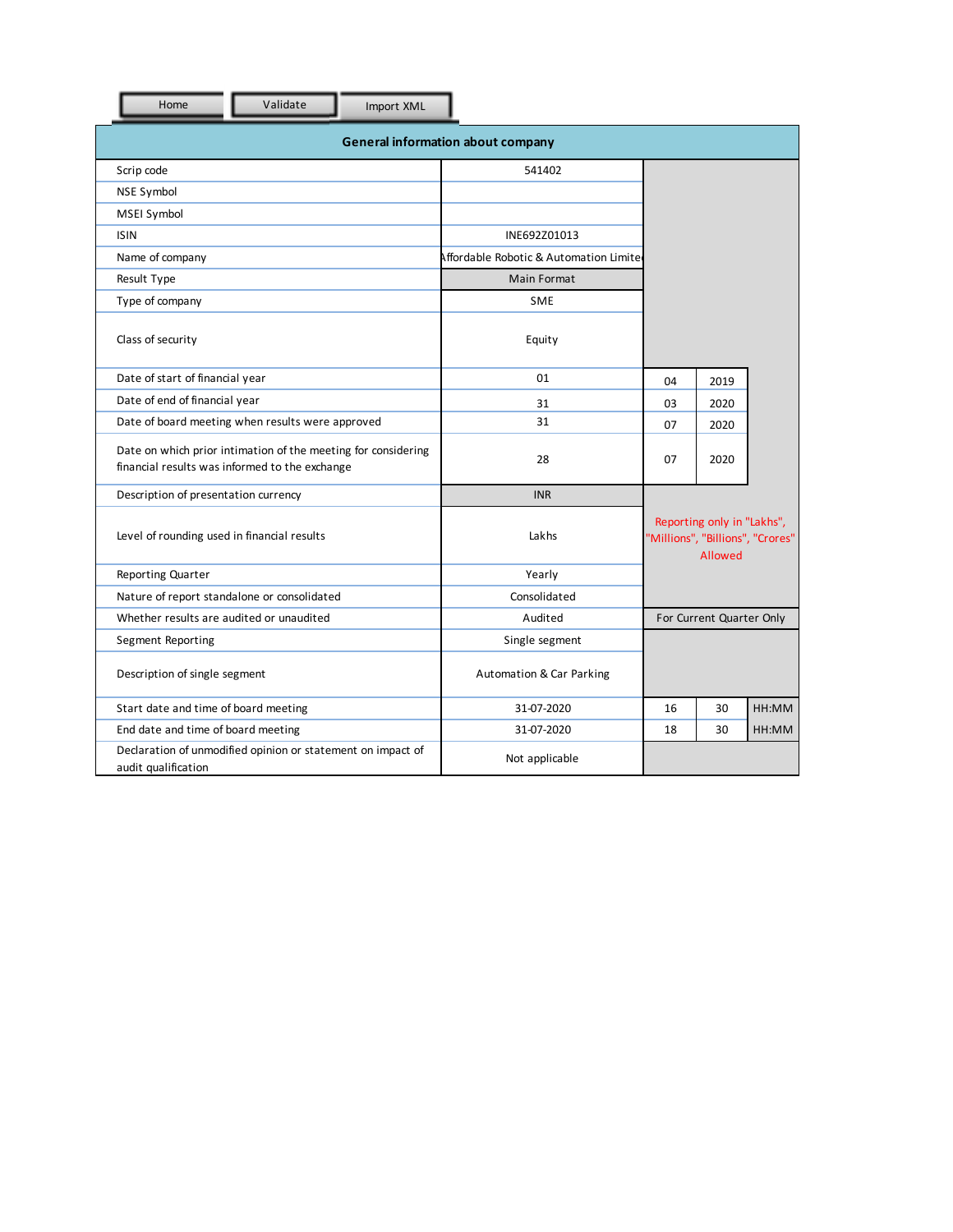|                         | Home<br>Validate                                                                                                                                                                          |                                          |                                                                                                                                                                                                                                                         |
|-------------------------|-------------------------------------------------------------------------------------------------------------------------------------------------------------------------------------------|------------------------------------------|---------------------------------------------------------------------------------------------------------------------------------------------------------------------------------------------------------------------------------------------------------|
|                         | Financial Results - Other than Bank                                                                                                                                                       |                                          |                                                                                                                                                                                                                                                         |
|                         | <b>Particulars</b>                                                                                                                                                                        | 3 months/ 6 months ended<br>(dd-mm-yyyy) | Year to date figures for current<br>period ended<br>(dd-<br>$mm$ -yyyy $)$                                                                                                                                                                              |
| А                       | Date of start of reporting period                                                                                                                                                         | 01-10-2019                               | 01-04-2019                                                                                                                                                                                                                                              |
| В                       | Date of end of reporting period                                                                                                                                                           | 31-03-2020                               | 31-03-2020                                                                                                                                                                                                                                              |
| c                       | Whether results are audited or unaudited                                                                                                                                                  | Audited                                  | Audited                                                                                                                                                                                                                                                 |
| D                       | Nature of report standalone or consolidated                                                                                                                                               | Consolidated                             | Consolidated                                                                                                                                                                                                                                            |
| Part I                  | Blue color marked fields are non-mandatory.<br>Consolidated Results, if the company has no figures for 3 months / 6 months ended, in such case zero shall be inserted in the said column. |                                          | For                                                                                                                                                                                                                                                     |
| $\mathbf{1}$            | <b>Revenue From Operations</b>                                                                                                                                                            |                                          |                                                                                                                                                                                                                                                         |
|                         | Revenue from operations                                                                                                                                                                   | 6292.297                                 | 8691.637                                                                                                                                                                                                                                                |
|                         | Other income<br><b>Total Revenue</b>                                                                                                                                                      | 6.610                                    | 10.540                                                                                                                                                                                                                                                  |
| $\overline{\mathbf{2}}$ |                                                                                                                                                                                           | 6298.907                                 | 8702.177                                                                                                                                                                                                                                                |
| (a)                     | <b>Expenses</b><br>Cost of materials consumed                                                                                                                                             | 4095.984                                 |                                                                                                                                                                                                                                                         |
| (b)                     | Purchases of stock-in-trade                                                                                                                                                               | 0.000                                    | 5683.524<br>0.000                                                                                                                                                                                                                                       |
|                         |                                                                                                                                                                                           |                                          |                                                                                                                                                                                                                                                         |
| (c)                     | Changes in inventories of finished goods, work-in-progress and stock-in-trade                                                                                                             | 0.000                                    | 0.000                                                                                                                                                                                                                                                   |
| (d)                     | Employee benefit expense                                                                                                                                                                  | 660.840                                  | 1323.900                                                                                                                                                                                                                                                |
| (e)                     | Finance costs                                                                                                                                                                             | 77.359                                   | 170.709                                                                                                                                                                                                                                                 |
| (f)                     | Depreciation and amortisation expense                                                                                                                                                     | 74.705                                   | 170.925                                                                                                                                                                                                                                                 |
| (g)                     | <b>Other Expenses</b>                                                                                                                                                                     |                                          |                                                                                                                                                                                                                                                         |
| $\mathbf{1}$            | Other Expenses                                                                                                                                                                            | 605.795                                  | 965.202                                                                                                                                                                                                                                                 |
| $\overline{2}$          |                                                                                                                                                                                           |                                          |                                                                                                                                                                                                                                                         |
| 3                       |                                                                                                                                                                                           |                                          |                                                                                                                                                                                                                                                         |
| 4                       |                                                                                                                                                                                           |                                          |                                                                                                                                                                                                                                                         |
| 5                       |                                                                                                                                                                                           |                                          |                                                                                                                                                                                                                                                         |
| 6                       |                                                                                                                                                                                           |                                          |                                                                                                                                                                                                                                                         |
| $\overline{7}$          |                                                                                                                                                                                           |                                          |                                                                                                                                                                                                                                                         |
| 8                       |                                                                                                                                                                                           |                                          |                                                                                                                                                                                                                                                         |
| 9                       |                                                                                                                                                                                           |                                          |                                                                                                                                                                                                                                                         |
| 10                      |                                                                                                                                                                                           |                                          |                                                                                                                                                                                                                                                         |
|                         | <b>Total other expenses</b>                                                                                                                                                               |                                          |                                                                                                                                                                                                                                                         |
|                         |                                                                                                                                                                                           |                                          |                                                                                                                                                                                                                                                         |
|                         |                                                                                                                                                                                           | 605.795                                  |                                                                                                                                                                                                                                                         |
|                         | <b>Total expenses</b>                                                                                                                                                                     | 5514.683                                 |                                                                                                                                                                                                                                                         |
| 3                       | Profit before exceptional and extraordinary items and tax                                                                                                                                 | 784.224                                  |                                                                                                                                                                                                                                                         |
| $\overline{4}$          | <b>Exceptional items</b>                                                                                                                                                                  | 0.000                                    |                                                                                                                                                                                                                                                         |
| 5                       | Profit before extraordinary items and tax                                                                                                                                                 | 784.224                                  |                                                                                                                                                                                                                                                         |
| 6                       | Extraordinary items                                                                                                                                                                       | 0.000                                    |                                                                                                                                                                                                                                                         |
| $\overline{7}$          | Profit before tax                                                                                                                                                                         | 784.224                                  |                                                                                                                                                                                                                                                         |
| 8                       | <b>Tax Expense</b>                                                                                                                                                                        |                                          |                                                                                                                                                                                                                                                         |
|                         | Current tax                                                                                                                                                                               | 86.190                                   |                                                                                                                                                                                                                                                         |
|                         | Deferred tax                                                                                                                                                                              | 1.330                                    |                                                                                                                                                                                                                                                         |
|                         | <b>Total tax expenses</b>                                                                                                                                                                 | 87.520                                   |                                                                                                                                                                                                                                                         |
| 9                       | Net Profit Loss for the period from continuing operations                                                                                                                                 | 696.704                                  |                                                                                                                                                                                                                                                         |
| 10                      | Profit (loss) from discontinuing operations before tax                                                                                                                                    | 0.000                                    |                                                                                                                                                                                                                                                         |
| 11                      | Tax expense of discontinuing operations                                                                                                                                                   | 0.000                                    |                                                                                                                                                                                                                                                         |
| 12                      | Net profit (loss) from discontinuing operation after tax                                                                                                                                  | 0.000                                    |                                                                                                                                                                                                                                                         |
| 13                      | Profit (loss) for period before minority interest                                                                                                                                         | 696.704                                  |                                                                                                                                                                                                                                                         |
| 14                      | Share of profit (loss) of associates                                                                                                                                                      | 0.000                                    |                                                                                                                                                                                                                                                         |
| 15                      | Profit (loss) of minority interest                                                                                                                                                        | 0.000                                    |                                                                                                                                                                                                                                                         |
| 16                      | Net profit (Loss) for the period                                                                                                                                                          | 696.704                                  |                                                                                                                                                                                                                                                         |
| 17                      | Details of equity share capital                                                                                                                                                           |                                          |                                                                                                                                                                                                                                                         |
|                         | Paid-up equity share capital                                                                                                                                                              | 1017.960                                 |                                                                                                                                                                                                                                                         |
|                         | Face value of equity share capital                                                                                                                                                        | 10.000                                   |                                                                                                                                                                                                                                                         |
| 17                      | <b>Details of debt securities</b>                                                                                                                                                         |                                          |                                                                                                                                                                                                                                                         |
| 18                      | Reserves excluding revaluation reserve                                                                                                                                                    |                                          |                                                                                                                                                                                                                                                         |
| 19                      | Earnings per equity share                                                                                                                                                                 |                                          |                                                                                                                                                                                                                                                         |
|                         |                                                                                                                                                                                           | 2.180                                    |                                                                                                                                                                                                                                                         |
|                         | Basic earnings (loss) per share from continuing and discontinued operations                                                                                                               |                                          |                                                                                                                                                                                                                                                         |
|                         | Diluted earnings (loss) per share from continuing and discontinued operations                                                                                                             | 2.180                                    |                                                                                                                                                                                                                                                         |
| 20                      | Debt equity ratio                                                                                                                                                                         | 1.310                                    |                                                                                                                                                                                                                                                         |
| 21                      | Debt service coverage ratio                                                                                                                                                               | 8.780                                    | 965.202<br>8314.260<br>387.917<br>0.000<br>387.917<br>0.000<br>387.917<br>86.190<br>$-5.240$<br>80.950<br>306.967<br>0.000<br>0.000<br>0.000<br>306.967<br>0.000<br>0.000<br>306.967<br>1017.960<br>10.000<br>0.000<br>2.180<br>2.180<br>1.310<br>8.780 |
| 22                      | Interest service coverage ratio                                                                                                                                                           | 5.530                                    | 5.530                                                                                                                                                                                                                                                   |